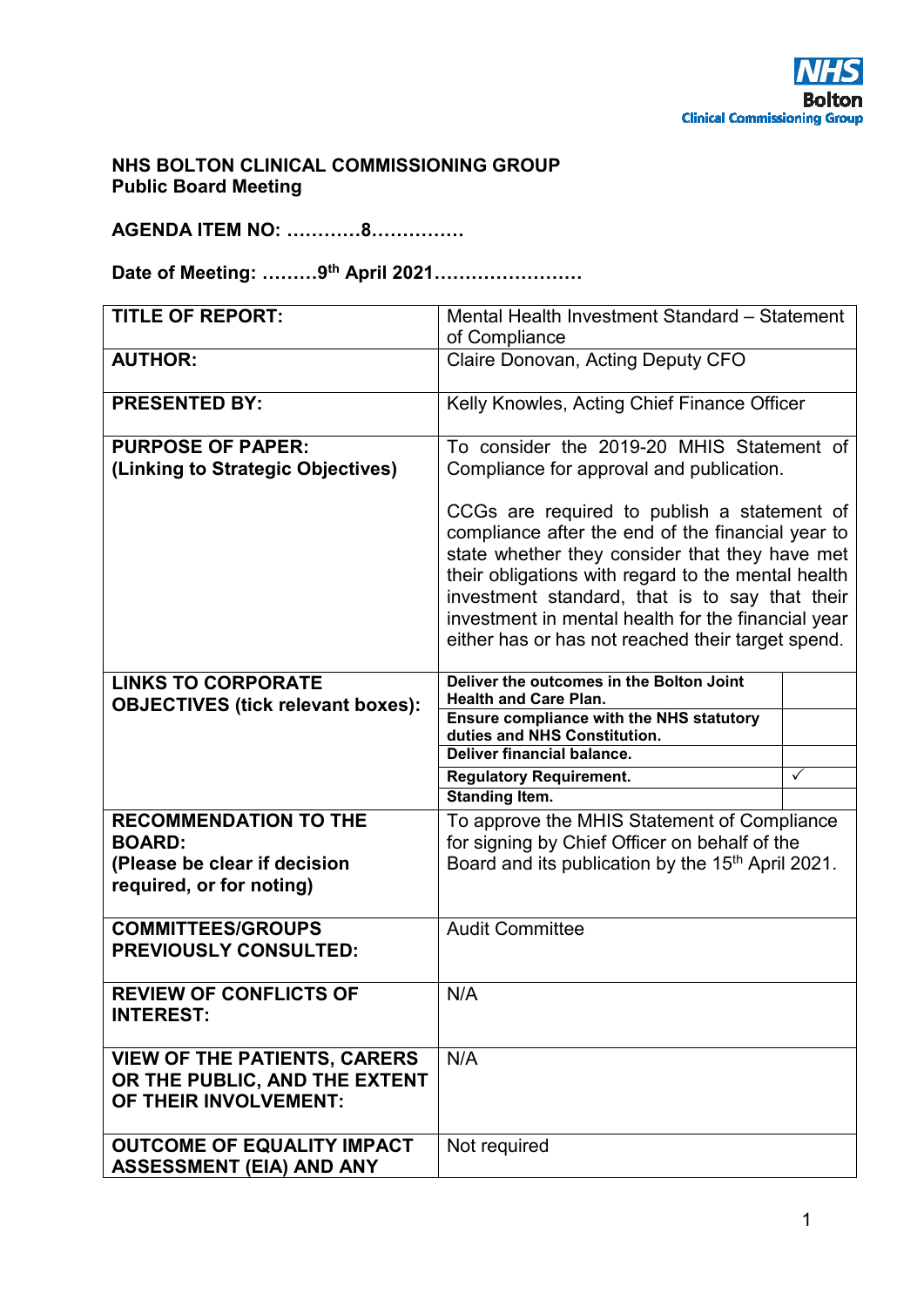| <b>ASSOCIATED RISKS:</b> |  |
|--------------------------|--|
|                          |  |